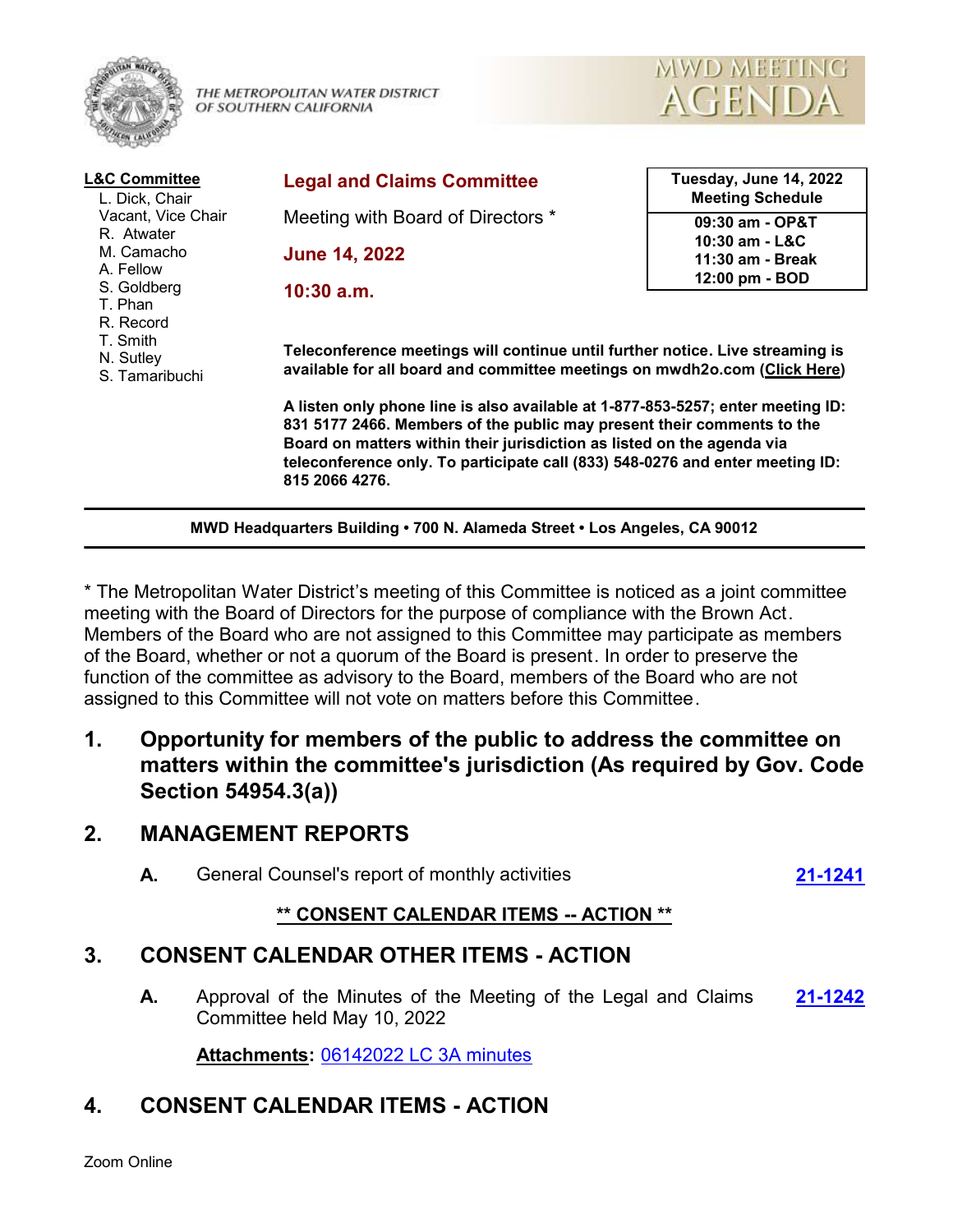NONE

#### **\*\* END OF CONSENT CALENDAR ITEMS \*\***

### **5. OTHER BOARD ITEMS - ACTION**

NONE

#### **6. BOARD INFORMATION ITEMS**

NONE

## **7. COMMITTEE ITEMS**

**a.** Report on litigation in San Diego County Water Authority v. **[21-1243](http://mwdh2o.legistar.com/gateway.aspx?m=l&id=/matter.aspx?key=2335)** Metropolitan Water District of Southern California, et al., San Francisco County Superior Court Case Nos. CPF-10-510830, CPF-12-512466, CPF-14-514004, CPF-16-515282 , CPF-16-515391, CGC-17-563350, and CPF-18-516389; the appeals of the 2010 and 2012 actions, Court of Appeal for the First Appellate District Case Nos. A146901, A148266, A161144, and A162168, and California Supreme Court Case No. S243500; the petition for extraordinary writ in the 2010 and 2012 actions, Court of Appeal for the First Appellate District Case No. A155310; the petition for extraordinary writ in the second 2016 action, Court of Appeal for the First Appellate District Case No. A154325 and California Supreme Court Case No. S251025; and the Metropolitan Water District of Southern California v. San Diego County Water Authority cross-complaints in the 2014, 2016, and 2018 actions. [Conference with legal counsel - existing litigation; to be heard in closed session pursuant to Gov. Code Sections 54956.9(d)(1)]

#### **8. FOLLOW-UP ITEMS**

NONE

## **9. FUTURE AGENDA ITEMS**

**10. ADJOURNMENT**